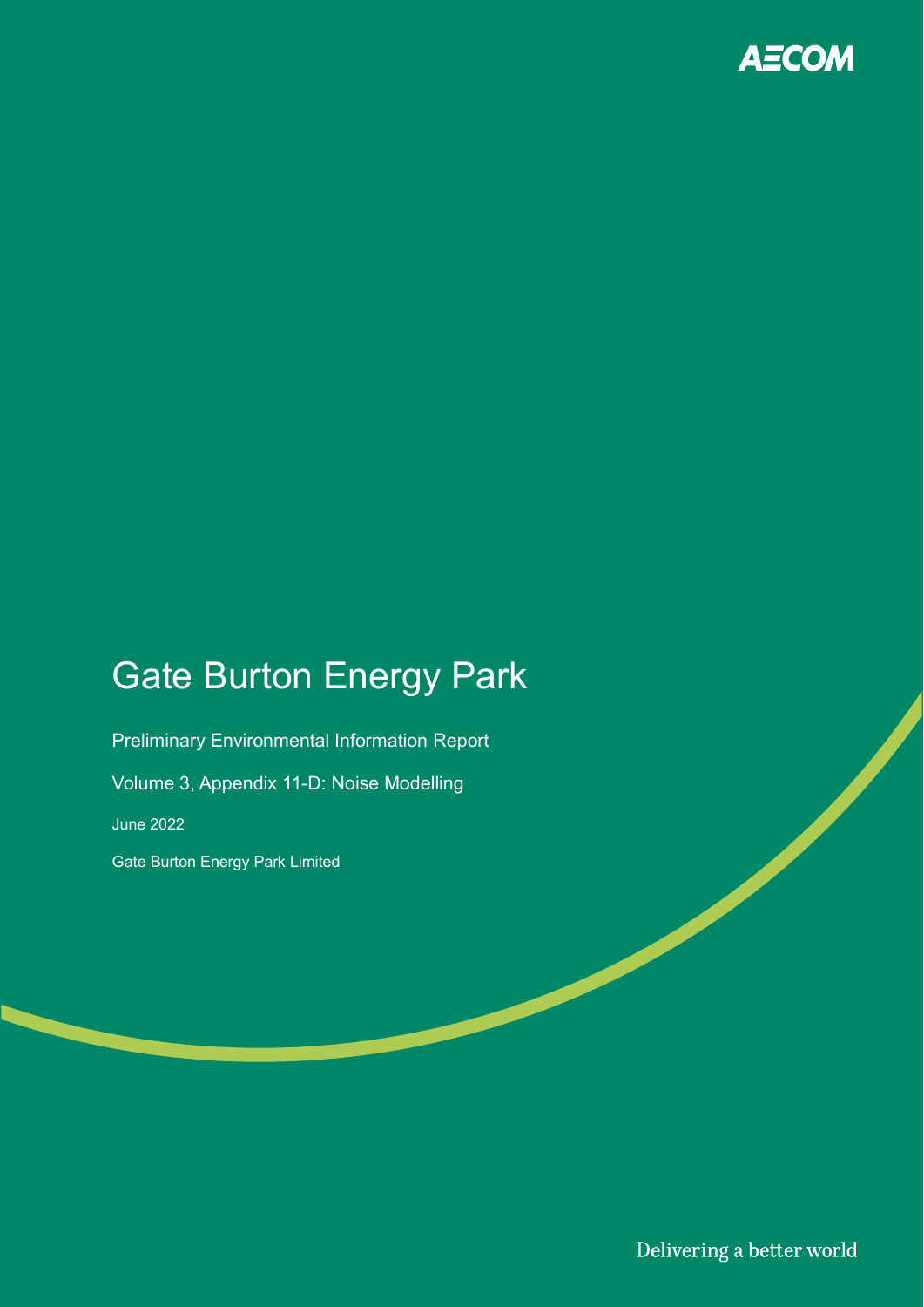

#### Quality information

| <b>Prepared by</b> | <b>Checked by</b> | <b>Verified by</b> | <b>Approved by</b> |
|--------------------|-------------------|--------------------|--------------------|
| ER                 |                   |                    |                    |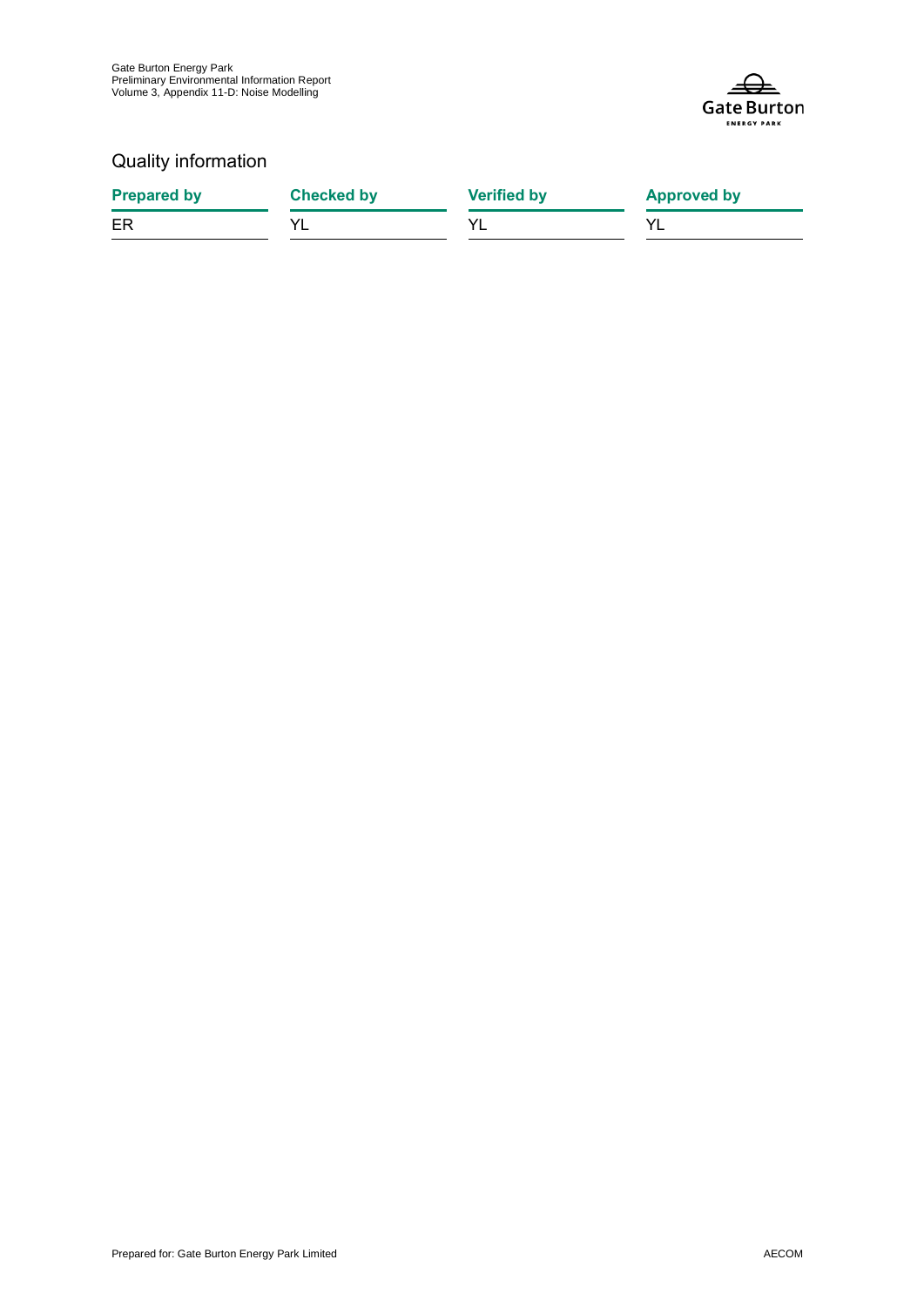

Prepared for:

Gate Burton Energy Park Limited

Prepared by: AECOM Limited

© 2022 AECOM Limited. All Rights Reserved.

This document has been prepared by AECOM Limited ("AECOM") for sole use of our client (the "Client") in accordance with generally accepted consultancy principles, the budget for fees and the terms of reference agreed between AECOM and the Client. Any information provided by third parties and referred to herein has not been checked or verified by AECOM, unless otherwise expressly stated in the document. No third party may rely upon this document without the prior and express written agreement of AECOM.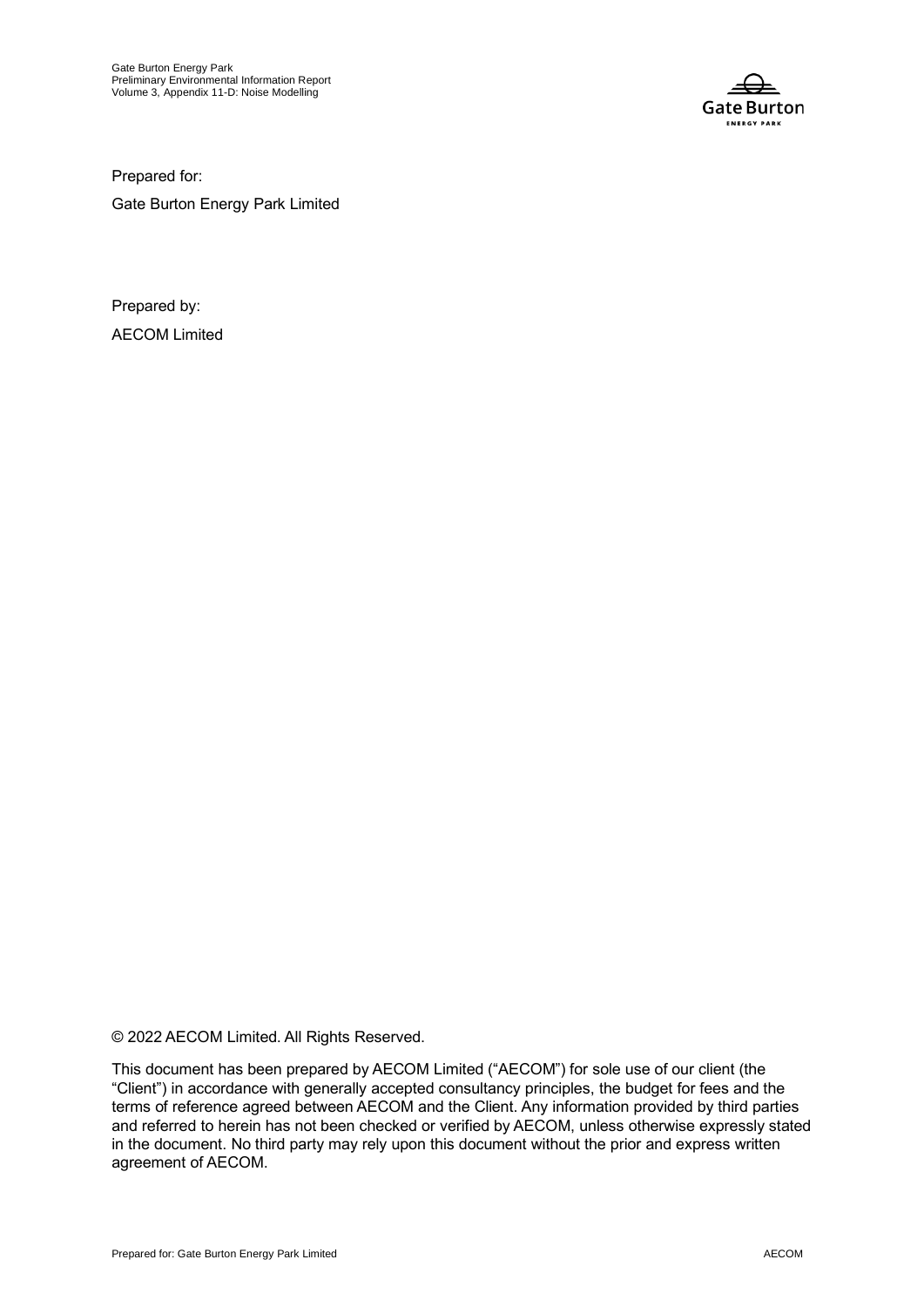

## **Table of Contents**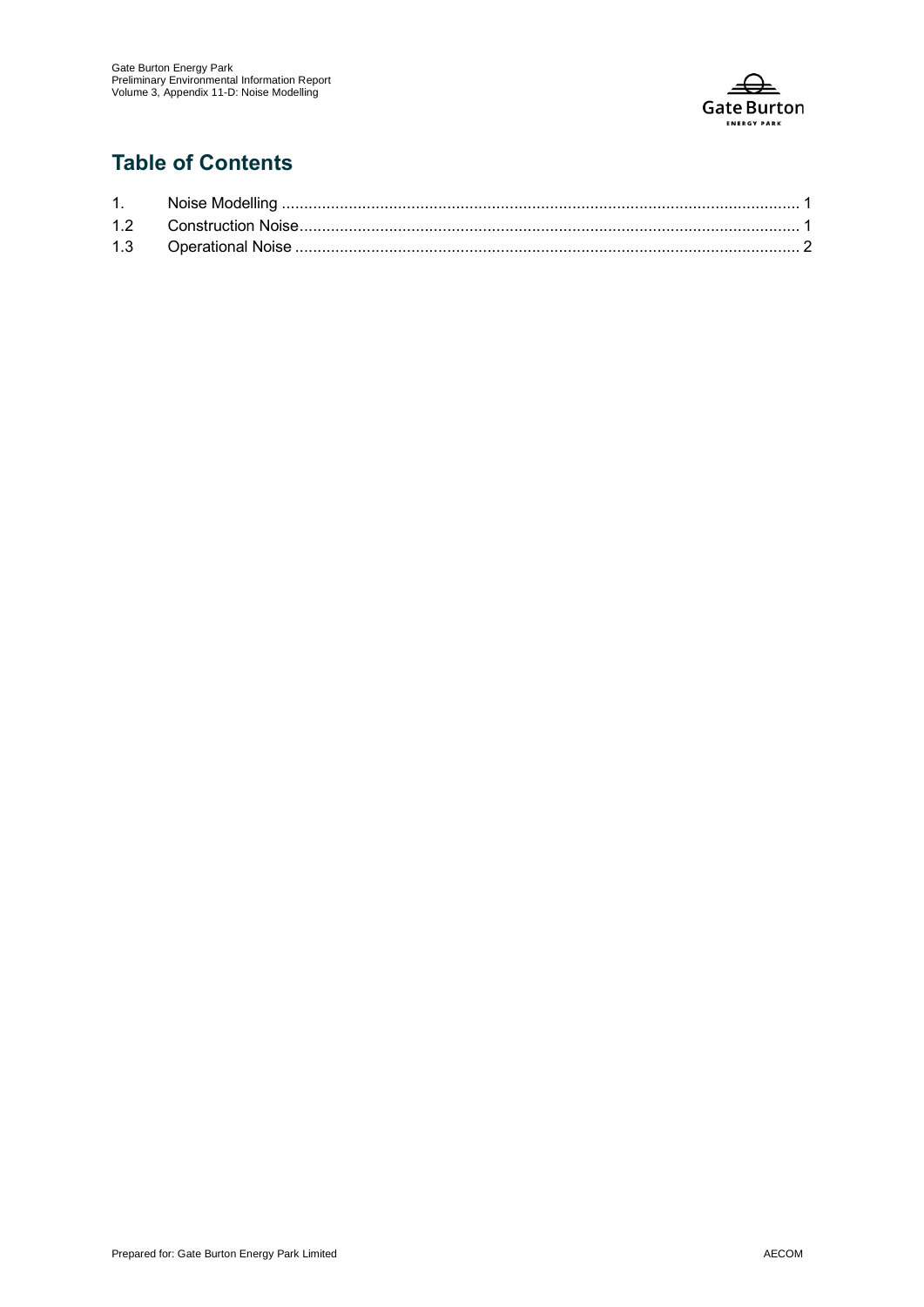

# **1. Noise Modelling**

- 1.1.1 In order to determine potential operational noise emissions from the development, noise prediction models have been prepared using the CadnaA® v2022 software package. The following assumptions were applied in noise models:
	- The ground acoustic absorption has been set to 0.8 (i.e. assumed soft ground conditions which is considered appropriate for predominantly open grass field and farmland);
	- The maximum order of reflections was 1:
	- Air temperature was assumed to be 10 degrees and humidity 70%;
	- Building massing in the surrounding area outside of the DCO Site boundary has been sourced from Ordnance Survey Open Map data and modelled with a standard height of 7m.
	- Land topography has been sourced from Ordnance Survey Open Map data; and
	- No boundary fences/walls have been included in the noise model; and
	- Receiver points have been modelled as 1.5m above local ground level (representative of ground floor windows) for daytime noise and 4m above ground (representative of 1st floor windows) for night-time noise.

# **1.2 Construction Noise**

- 1.2.1 CadnaA noise mapping software was used to predict construction noise levels at the selected receptors. The construction noise model followed the procedures for prediction of demolition and construction noise set out in BS 5228-1. Sound power levels for each of the following construction activities have been calculated:
	- Scenario 1 Construction of the BESS and main substation:
	- Scenario 2 Construction of inverters and transformers;
	- Scenario 3 Construction of PV modules; and
	- Scenario 4 Cable installation.
- 1.2.2 Noise source data for construction plant are presented in [Table 11-1.](#page-4-0) Construction noise predictions were carried out to represent a worst-case scenario where all plant is operational on-site. Consequently, construction noise predictions may overestimate construction noise levels so can be considered as worst case.

#### <span id="page-4-0"></span>**Table 11-1 Construction Plant**

| <b>Work Package</b>                              | <b>Plant / Equipment</b>        | <b>BS 5228</b><br><b>Reference</b> | <b>Sound</b><br><b>Power</b><br>Lw (dBA) | <b>Quantity</b> |
|--------------------------------------------------|---------------------------------|------------------------------------|------------------------------------------|-----------------|
| Construction of<br>inverters and<br>transformers | Tracked excavator               | C.2, Item 14 107                   |                                          |                 |
|                                                  | Wheeled loader                  | C.2, Item 27                       | - 108                                    |                 |
|                                                  | Wheeled mobile telescopic crane | C.4, Item 38 112                   |                                          |                 |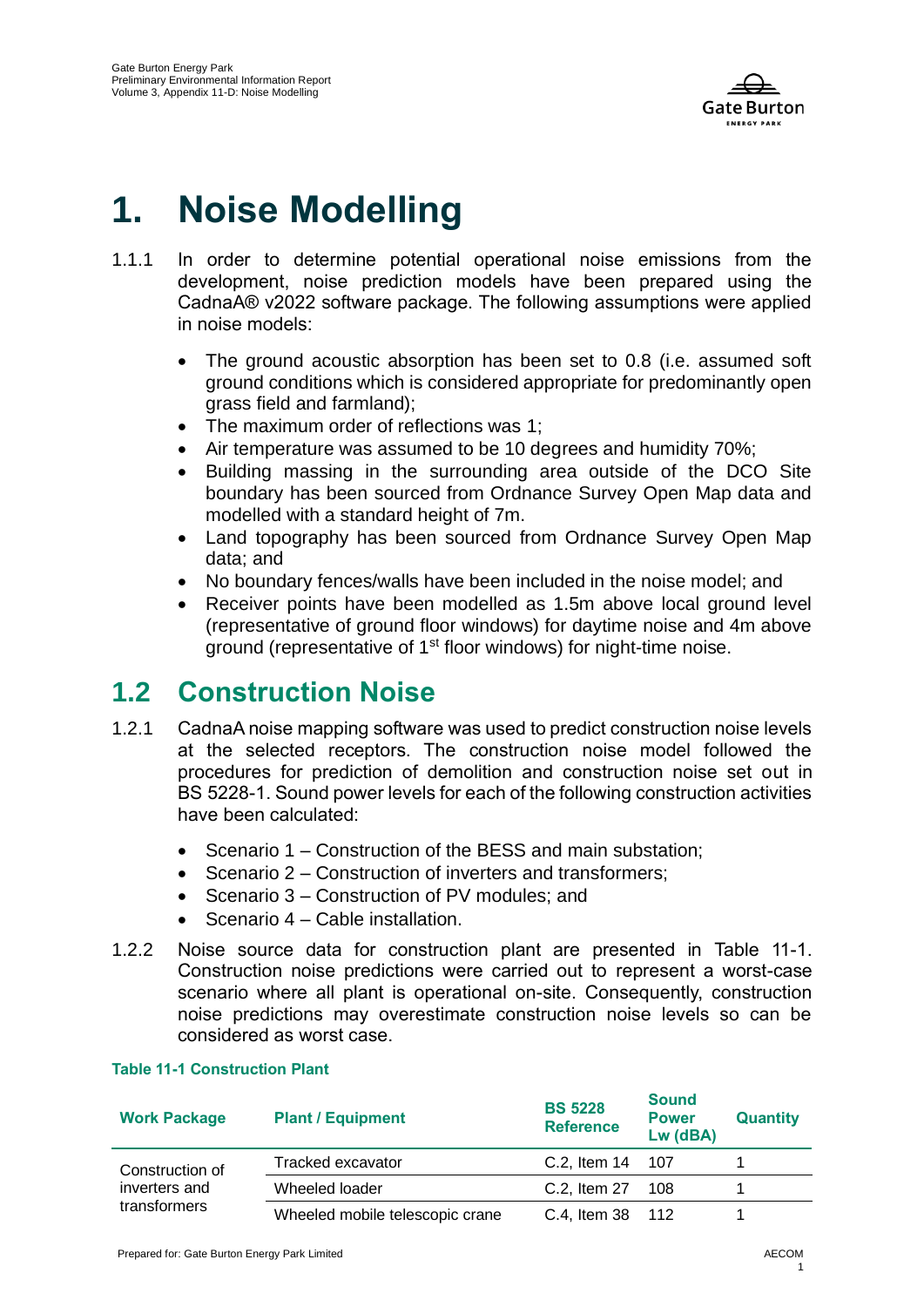

| <b>Work Package</b>                | <b>Plant / Equipment</b>         | <b>BS 5228</b><br><b>Reference</b> | <b>Sound</b><br><b>Power</b><br>Lw (dBA) | <b>Quantity</b> |
|------------------------------------|----------------------------------|------------------------------------|------------------------------------------|-----------------|
|                                    | Dump truck (tipping fill)        | C.2, Item 30                       | 107                                      | 2               |
|                                    | Telescopic handler               | C.2, Item 35                       | 99                                       | 1               |
|                                    | Cement mixer truck (discharging) | C.4, Item 18                       | 103                                      | 1               |
|                                    | Articulated dump truck           | C.5, Item 16                       | 104                                      | 1               |
|                                    | Wheeled mobile telescopic crane  | C.4, Item 38                       | 106                                      | 1               |
| <b>PV Module</b>                   | Diesel generator                 | C.4, Item 85                       | 94                                       | 1               |
| Construction                       | Continuous flight auger piling   | C.3, Item 17                       | 104                                      | 1               |
|                                    | Cement mixer truck (discharging) | C.4, Item 18                       | 103                                      | 1               |
|                                    | Dumper                           | C.4, Item 9                        | 105                                      | 1               |
|                                    | <b>Tracked excavator</b>         | C.2, Item 14                       | 107                                      | $\overline{2}$  |
|                                    | Lorry                            | C.2, Item 34                       | 108                                      | 4               |
|                                    | Telescopic handler               | C.2, Item 35                       | 99                                       | $\overline{2}$  |
|                                    | Continuous flight auger piling   | C.3, Item 17                       | 104                                      | 1               |
|                                    | Wheeled mobile crane             | C.3, Item 30                       | 98                                       | 4               |
| Construction of                    | Hand-held welder (welding piles) | C.3, Item 31                       | 101                                      | 4               |
| <b>BESS</b> and main<br>substation | Generator for welding            | C.3, Item 32                       | 101                                      | 4               |
|                                    | Gas cutter (cutting top of pile) | C.3, Item 34                       | 96                                       | 4               |
|                                    | Mobile telescopic crane          | C.4, Item 41                       | 99                                       | $\overline{2}$  |
|                                    | Lifting platform                 | C.4, Item 57                       | 95                                       | 4               |
|                                    | Site lift for workers            | C.4, Item 62                       | 94                                       | 4               |
|                                    | Diesel generator                 | C.4, Item 85                       | 94                                       | 2               |
| Cable Installation                 | <b>Tracked excavator</b>         | C.4, Item 63                       | 105                                      | 1               |
|                                    | Wheeled backhoe loader           | C.4, Item 66                       | 97                                       | 1               |
|                                    | Dumper                           | C.4, Item 9                        | 105                                      | $\overline{2}$  |
|                                    | Telescopic handler               | C.4, Item 55                       | 98                                       | 1               |
|                                    | Vibratory roller                 | C.5, Item 27                       | 95                                       | 1               |
| Horizontal Directional<br>Drill    | Directional drill (generator)    | C.2, Item 44                       | 105                                      | 1               |
|                                    | Water pump                       | C.2, Item 45                       | 93                                       | 1               |
|                                    | Tracked excavator                | C.2, Item 14                       | 107                                      | 1               |
|                                    | Drilling rig                     | C.3, Item 31                       | 110                                      |                 |

# **1.3 Operational Noise**

# **Modelling Methodology**

1.3.1 Operational noise was modelled in CandnaA, which employs the noise prediction routines commonly used in the UK (e.g. ISO 9613 Acoustics – Attenuation of Sound during Propagation Outdoors – Part 1: Calculation of the absorption of sound by the atmosphere (1993) and Part 2: General Method of Calculation (1996). The following assumptions and parameters have been used to prepare the noise model: